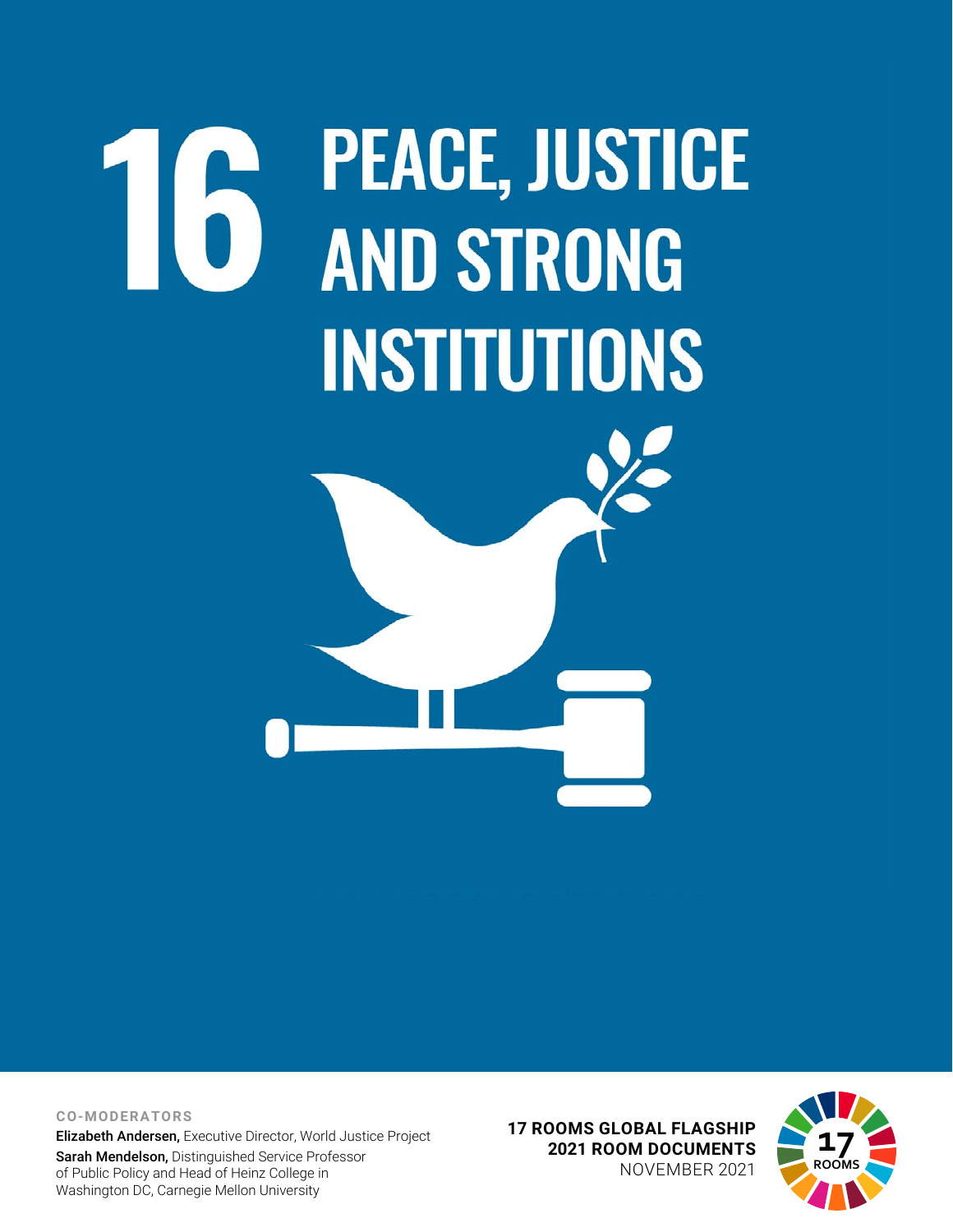This document summarizes the ideas and actions that emerged from Room 16, a working group for Sustainable Development Goal 16 on Peace, Justice, and Strong Institutions, that convened as part of the annual 17 Rooms global flagship process in 2021. The [17 Rooms initiative](https://www.brookings.edu/project/17-rooms/) is co-hosted by the Center for Sustainable Development at The Brookings Institution and The Rockefeller Foundation. Each Room, one per SDG, was asked to identify actionable priorities that can be advanced by the end of 2022 to improve some component of 2030 outcomes for its respective Goal. Corresponding documents prepared by the other flagship Rooms are availabl[e here,](http://www.brookings.edu/17rooms2021) alongside a synthesis report prepared by the 17 Rooms secretariat.

## **Room 16: #JustRecovery—Toward the universal advancement of accountable, inclusive, peoplecentered social and justice policies in the post-COVID-19 era (V: October 1, 2021)**

Elizabeth Andersen and Sarah Mendelson

### **Room focus**

We aim to connect and coordinate global, regional, national, and local layers of action to assess and foster accountable COVID-19 relief and recovery efforts that reduce inequalities and increase access to justice in all countries and communities.

**Room 16 participants identified three interlinked areas of action to advance through 2023: 1) Identify and develop best practices for #JustRecovery; 2) Create a Community of Practice to teach and partner with the next generation on the Sustainable Development Goals (SDGs) and anchor these efforts; and 3) Coordinate communications and advocacy around these best practices to drive policy responses.** A broad theme cutting across all three areas is the need for recovery that generates just outcomes. Such outcomes will be fundamental to building back better and ensuring that all countries deliver to all inhabitants. The ingredients of such recovery include responsive and inclusive policies, equitable vaccine distribution, transparent and accountable distribution of recovery packages particularly to the most vulnerable and marginalized, as well as mechanisms that enable communities to meet basic social and justice needs. If these do not happen, if recovery is uneven, inequitable, and unjust—which evidence to date suggests it is—then collectively this situation threatens to further inequalities, drive an increase in corruption, a rise in violence, and a further breakdown in trust and social contracts, endangering all SDG outcomes. In other words, a greater sense of urgency coupled with action on the SDG16+ agenda is needed across the board.

### **Identify and develop best practices for #JustRecovery**

Participants are involved at numerous global, regional, national, and local levels advancing #JustRecovery from the COVID-19 pandemic. The elevation of just recovery helps advance the conception embedded in the SDGs of leaving no one behind. This universality is at the core of not only the SDGs but the touchstone for the human rights movement since the adoption of the Universal Declaration of Human Rights [\(UDHR\)](https://www.un.org/en/about-us/universal-declaration-of-human-rights).

At the global level, recognizing these connections, dozens of countries have signed on to the [Sustainable](https://www.humanrights.dk/events/launch-pledge-building-better-future-all-human-rights-its-heart)  [Recovery Pledge](https://www.humanrights.dk/events/launch-pledge-building-better-future-all-human-rights-its-heart) (although notably not the United States). In practice, there are many challenges to its implementation. Specifically, most jurisdictions lack the disaggregated data required to identify the gaps in people's ability to meet their basic social and justice needs and to design and evaluate COVID-19 relief and recovery in ways that address those gaps (World Justice Project, WJP/Pathfinders: Grasping the [Justice Gap\)](https://worldjusticeproject.org/sites/default/files/documents/Challenge%20Paper%20Public-Discussion-Draft_v10.pdf). Moreover, in the absence of transparency and accountability mechanisms, massive relief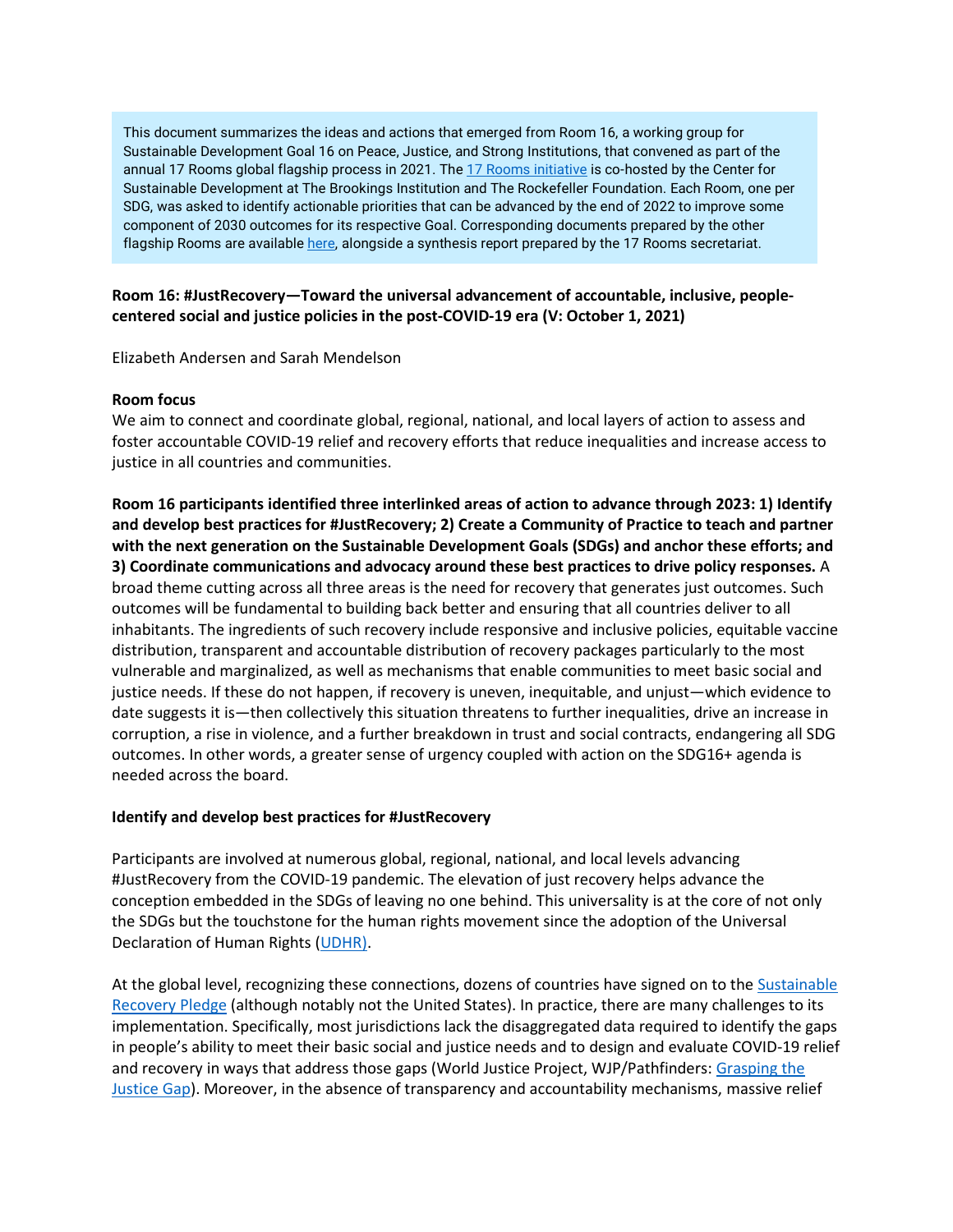packages an[d vaccine](https://www.opengovpartnership.org/documents/a-guide-to-open-government-and-the-coronavirus-vaccines/) programs have fallen prey t[o corruption](https://www.internationalbudget.org/2020/07/making-trillion-dollar-stimulus-and-safety-nets-work-for-all-essential-steps-we-can-take-now/) and capture and failed to address the social, political, and economic vulnerabilities and structural inequalities revealed and deepened by the COVID crisis.

In the face of these challenges, Room participants are identifying positive models for building back better. A forthcoming WJP report, based on consultation with national statistical offices, justice sector officials, and civil society representatives in dozens of countries will identify emerging models for gathering and using people-centered justice data to advance a #JustRecovery. (Forthcoming, WJP, People-Centered and Data-Driven: A Guide to Justice Strategies). Pathfinders has gathered practices from governments around the world in [inclusive recovery](https://www.sdg16.plus/inequality) and [access to justice](https://www.justice.sdg16.plus/) during the pandemic. The Open Government Partnership is elevating models for accountable recovery packages. The needs for transparent accounting standards for the recovery packages emerge as vital to combating the state capture and corruption that can follow the unprecedented release of \$17 trillion. Some emerging best practices following financial flows using technology, for example in Colombia and Paraguay and no doubt elsewhere, might be scaled and applied also to equitable vaccine distribution.

At the local level, emerging directly from the 2020 Room 16 discussions and with support from The Rockefeller Foundation, some participants have preliminary findings from deep dives in Toronto, Atlanta, and Pittsburgh that are gauging a number of social and justice needs including the stark rise in food insecurity, housing loss, and unemployment. These local deep dives in North American cities only underscore the universality of the challenges to #JustRecovery. Data accessibility and disaggregated data on social justice needs vary widely across localities with most cities having little on crucial data points by race and gender. Data disaggregation is, however, a key strategy for inter alia identifying and addressing gender, racial, and other inequities as well as strengthening localization. In most cases, the data is compiled by national and local NGOs or emerges from other ad hoc arrangements (often with universities) and not the city government (where policymaking, including budgeting, takes place). What we can also say at this early stage of work is that translating existing data into SDG targets and then actual numbers of people, building on work by McArthur and Rasmussen [\(2017,](https://www.brookings.edu/research/who-and-what-gets-left-behind-assessing-canadas-domestic-status-on-the-sustainable-development-goals/) [2019\)](https://www.sciencedirect.com/science/article/pii/S0305750X19301846#f0005), has emerged as a central task to identifying whose basic social justice needs go unmet, who is being left behind, and what can be done about that. While data on social justice needs are often obscured, the transparency and accountability of COVID-19 relief and recovery funds are also uneven by locality, with an absence of agreed upon reporting standards. Finally, we are also observing the absence of what are increasingly viewed as best practices internationally being applied in these North American contexts, such as for cash transfers. In short, our preliminary findings suggest recovery is more unjust than just. Work on this effort will continue through the academic year, and by Fall 2022, we will have a detailed report.

# **Create a community of practice (CoP) to teach and partner with the next generation on the SDGs and anchor these efforts**

Room participants generally agree that universities are emerging as important and stable platforms to advance the SDGs. The ongoing #JustRecovery work in Room 16 described above includes numerous university partners, and we see exciting possibilities to deepen and scale this effort including through pooling resources and methodologies, pulling forward success stories including those that use innovative approaches and university-wide uptake, and communicating these to and with young people. The SDGs are a great tool for teaching social justice and human rights but do need some translation. Universities in general, and schools of public policy in particular, have a role to play in training the next generation (["Cohort 2030"](https://cic.nyu.edu/blog/young-people-sustainable-development-goals-and-liberal-world-order-what-be-done)) on the integrated nature of the SDGs, the role that disaggregated data